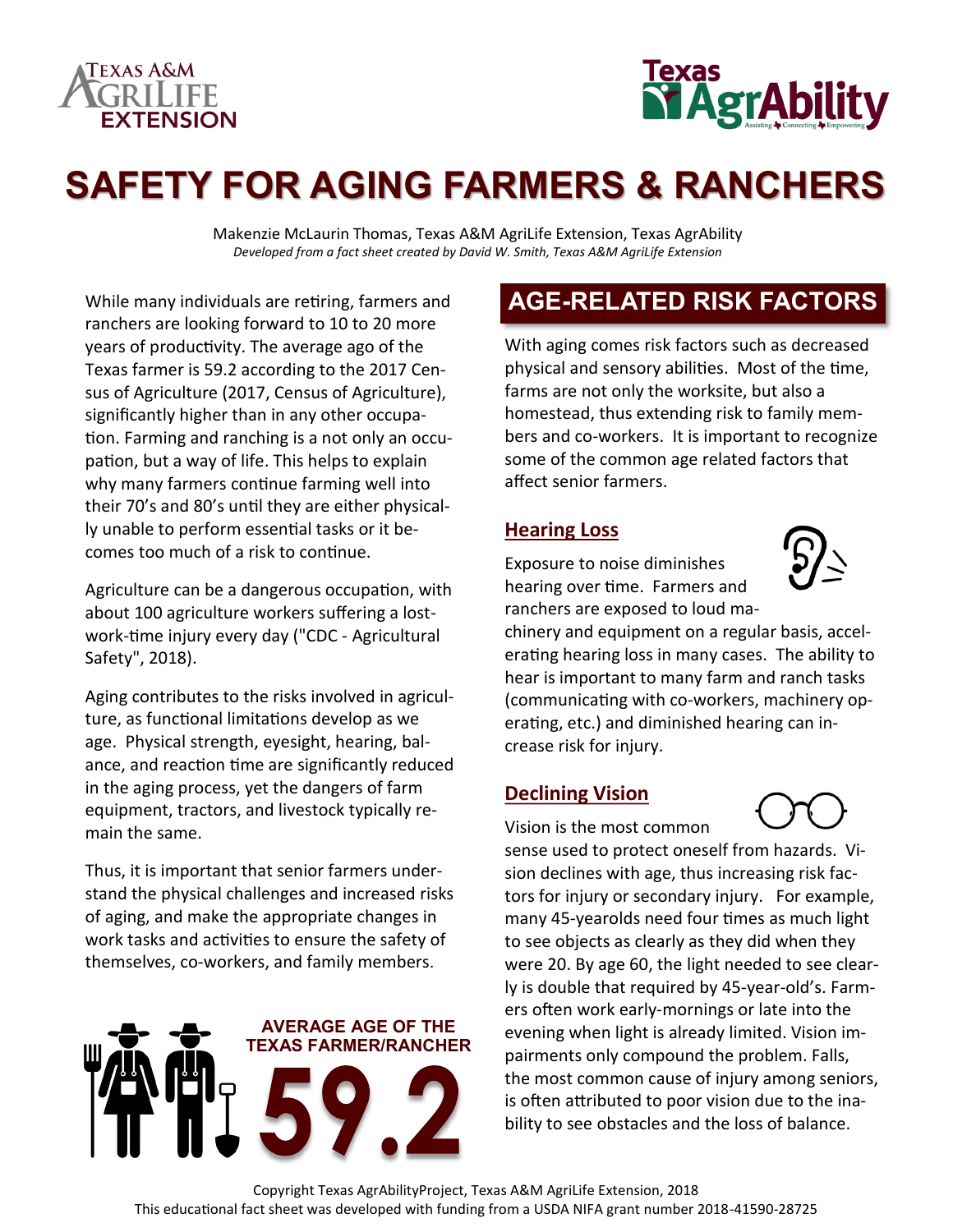### **Balance**

Balance (or equilibrium) is controlled in a portion of the inner ear. Fluid and small hairs in the semicircular canal (labyrinth)



stimulate the nerve that helps the brain maintain balance. As you age, your ear structures deteriorate. The eardrum often thickens and the inner ear bones and other structures are affected. It often becomes increasingly difficult to maintain balance. This is a major cause of falls in seniors, especially senior farmers.

Proper body balance is essential to perform many farm and ranch activities, such as mounting and riding a horse, mounting and operating a tractor, climbing fences, loading and stacking hay, and carrying sacks of feed. Loss of one's sense of balance can mean falling from a high vertical distance, or finding oneself in a dangerous environment. For example, falling from a tractor is especially serious, since one may land in the path of tractor tires or towed implements.

#### **Strength and Flexibility**

As we age, our physical strength and flexibility limits us from doing the same tasks we have always done in the same manner. Flexibil-



ity in the spine and joints is also reduced, leading to pain and discomfort when the muscles are exerted. This results when collagen, the main supportive protein in the skin, tendons, joint cartilage, and connective tissues become irregular in shape.

Over time, a farmer's ability to manipulate machine and tractor controls, pick up bales of hay or sacks of feed, and climb ladders and steps becomes more difficult, making somewhat ordinary tasks relatively more difficult and hazardous. Senior farmers who regularly operate tractors may find it difficult to peer behind them to check towed implements or turn their bodies around to check for oncoming traffic before entering a roadway.

#### **Combined Impairments**

Decreased hearing, vision, balance, strength, and flexibility abilities that are a part of aging often com-



bine to significantly reduce a person's reaction time in hazardous situations. Senior farmers often find that they can still do the same farm tasks as they did when they were younger; however the tasks often take longer, sometimes increasing risk of injury to themselves, co-workers, and family members. In these situations, experience in recognizing and limiting hazards is essential to offset the increased risks due to limited physical abilities.

### **SAFETY TIPS FOR SENIOR FARMERS**

Reducing farm hazards and risk of injury and death is generally no different for senior farmers than for any other age group of farmers. The most effective way to minimize farm hazards is to redesign the work environment, machinery, or methods to perform work tasks to lessen the exposure to injury and make safety a priority.

It is much more difficult to change attitudes and behaviors, especially in senior farmers who have many years of experience where risky behavior has become acceptable and has had positive results.

In light of the limited physical abilities that may be encountered, the following suggestions are especially important to the safety and health of senior farmers.

#### **Increase light levels in barns and other work environments.**

For example, this barn is equipped with LED

lights, which provide ample lighting with fewer bulbs and reduces en-

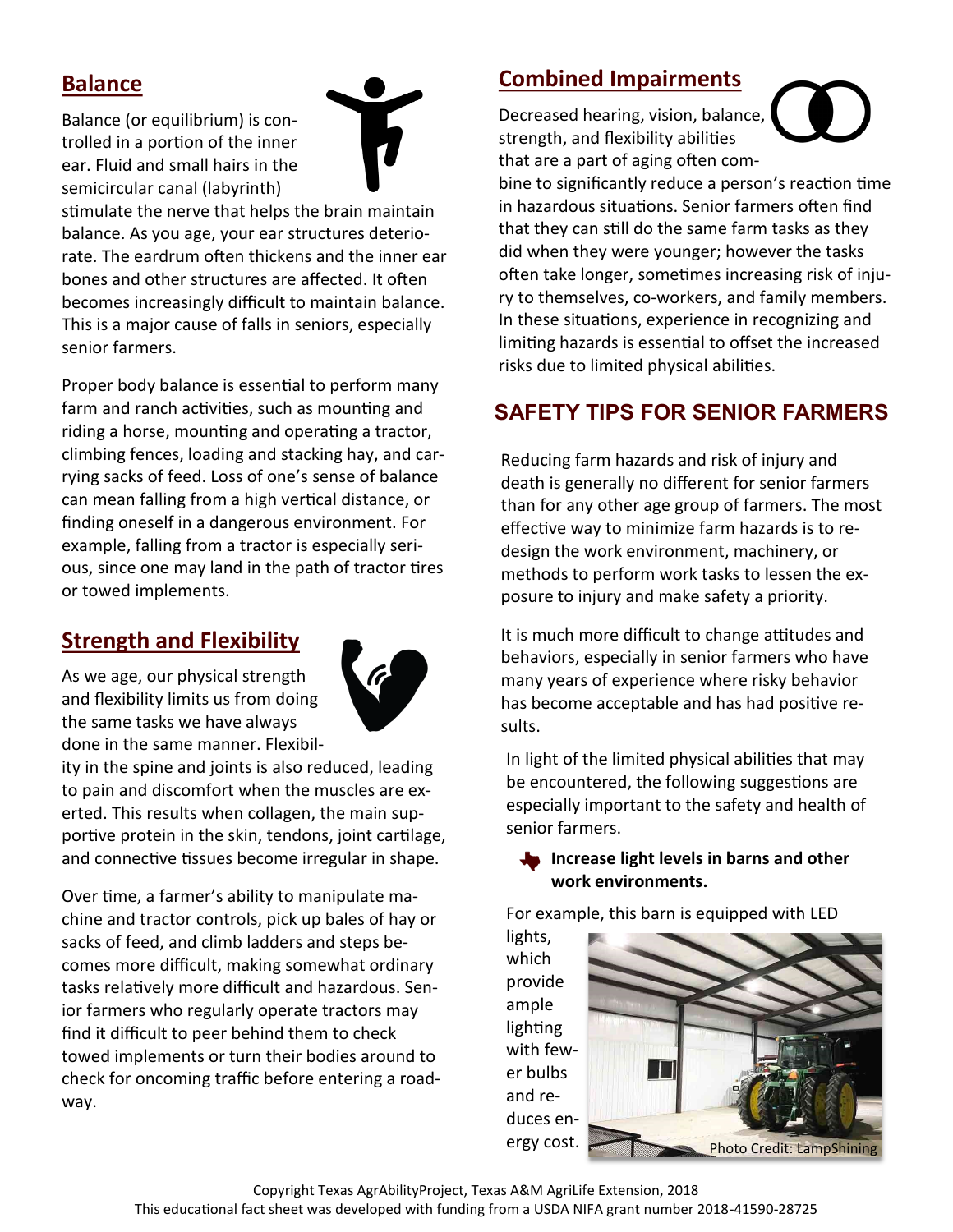- **Equip stairs and steps with handrails and non -slip surfaces**
- **Make sure all paths in barns and building remain clean and free from obstacles**
- **Ensure all corrals and animal confinement areas are structurally secure and equipped with escape routes**
- **Equip gates with easily accessible and workable latches and locks.**

For example, the gate latch shown is easily opened and closed with one hand from both sides of the gate.



- **Use hearing protection while operating loud equipment and in noisy animal confinement areas**
- **Limit particularly hazardous tasks to daylight hours where light is brightest**
- **Use powered lifts and mobile material carts to transport hay bales, feed, etc. around the farmstead.**

Shown below:

Automatic UTV Feeder from Stull Feeders



**Refrain from operating machinery and tractors while under the influence of prescription drugs which have side affects that limit your reaction time, sense of balance, and that interfere with your ability to perform work safely.** 



Photo Credit: National Ag Safety Database

**Limit tractor operation to daylight hours**

## **ASSISTIVE DEVICES**

Farmers are unique in that they often remain productive much later in years compared to individuals in other occupations. One reason for this is their ability to modify their worksites or restructure their work tasks to accommodate their physical abilities. Contributions from farm family members also play an important part in helping older farmers continue to be involved on the farm or ranch.

Farmers are typically good problem solvers, adept at modifying equipment, tools, and machinery to make farm tasks easier. This ability to adapt prolongs a farmer's productivity. Recognizing the need for assistive devices and the large market potential, numerous existing and start-up companies now offer a range of products that make historically difficult and labor-intensive tasks much easier to perform. No only do these products allow senior farmers and farmers with disabilities to continue being productive on the farm, they can benefit farm workers of all ages.

The National AgrAbility Project maintains a database of farm and ranch related assistive technology products and manufacturers on their web site

# agrability.org/toolbox